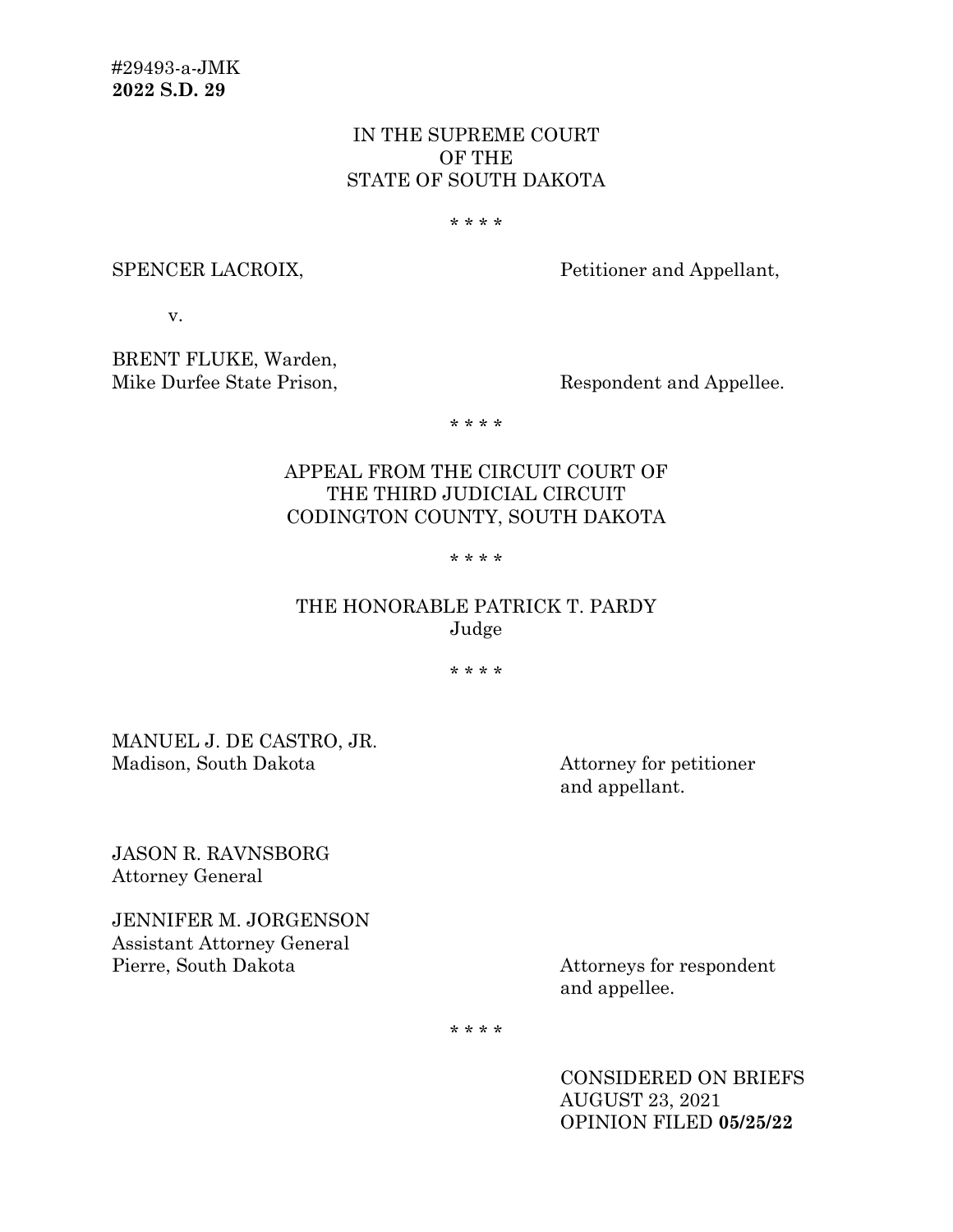KERN, Justice

[¶1.] Spencer LaCroix was charged with the first-degree rape of a child under thirteen years of age and sexual contact without consent against his daughter C.L. Pursuant to a written plea agreement, he pled nolo contendere to both charges. The circuit court imposed a lengthy penitentiary sentence for the rape conviction and a suspended sentence in the county jail for the sexual contact offense. Approximately six weeks later, LaCroix filed an amended application for a writ of habeas corpus alleging that his conviction should be vacated. LaCroix claimed that the indictment under which he was charged did not describe a public offense and that he was convicted and sentenced in violation of the state and federal constitutional provisions prohibiting an ex post facto application of a criminal statute. The habeas court denied his petition but granted LaCroix's motion for a certificate of probable cause to appeal the question whether there "was an application of an ex post facto law upon [LaCroix]." We affirm.

# **Facts and Procedural History**

[¶2.] In 2002, LaCroix lived near Watertown, South Dakota, with his wife and, at that time, only daughter, C.L., born January 21,  $1992<sup>1</sup>$  C.L. turned ten

<span id="page-1-0"></span><sup>1.</sup> At the outset, we note that the circuit court took judicial notice of the underlying criminal file. While it was not designated as part of the settled habeas record by LaCroix, it is available through Odyssey. However, the record is very sparse. It does not contain any transcripts from any of the proceedings involving the charges in this case, including, most relevant here, the transcript of the testimony presented to the grand jury and the change of plea hearing. The presentence investigation report (PSI) did not contain copies of the police reports, text messages between LaCroix and C.L., or records from the Child's Voice forensic interview. It did include the psycho- (continued . . .)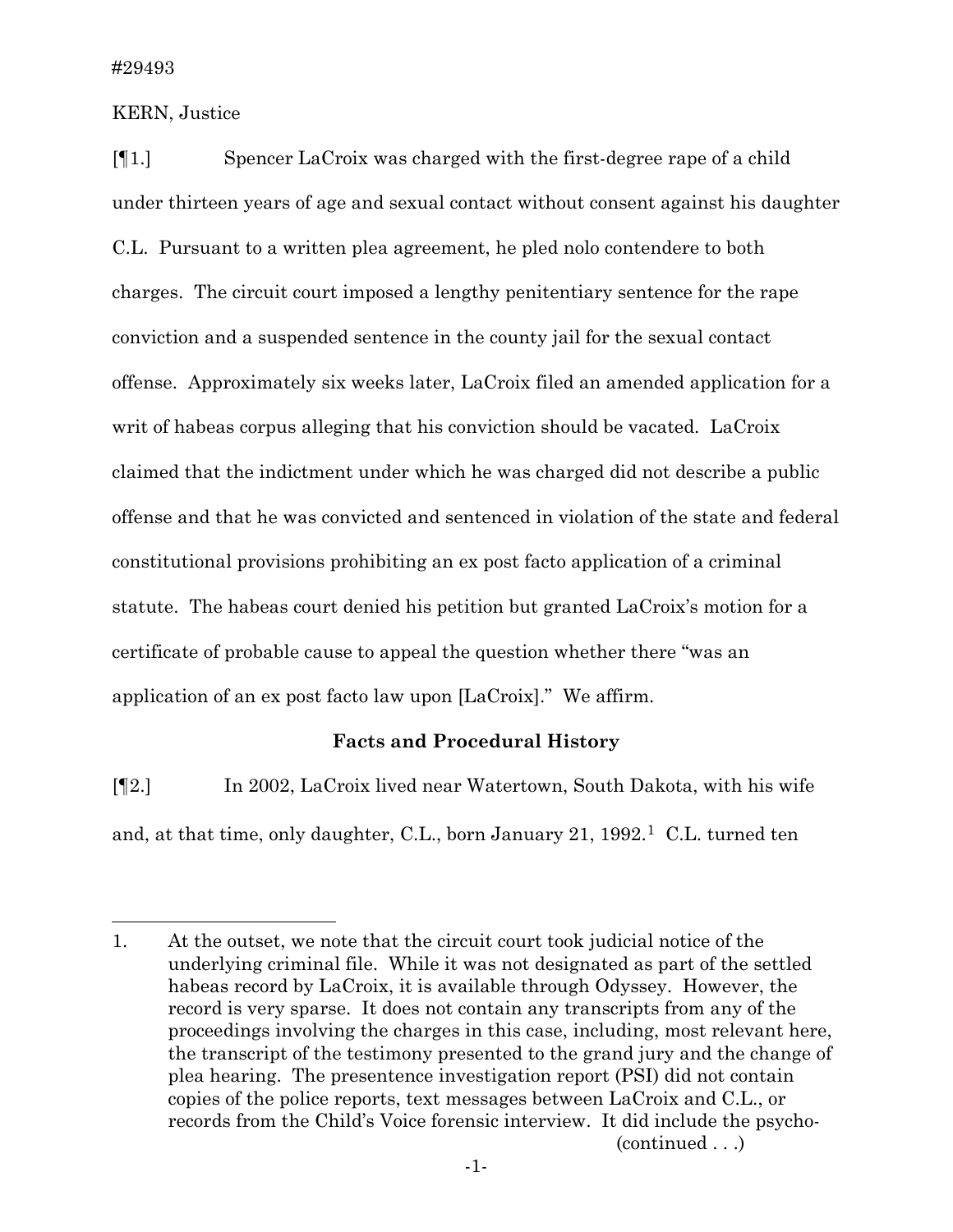years of age on January 21, 2002. When C.L. was age 26, she reported to law enforcement that LaCroix had raped her orally and vaginally from the time she was four years of age into her adulthood. In describing the abuse that occurred, C.L. recounted to law enforcement the details of incidents in 2000 through 2018. During law enforcement's interview with LaCroix about the allegations, LaCroix made some limited admissions regarding the offenses.<sup>[2](#page-2-0)</sup>

[¶3.] In 2018, a Codington County grand jury indicted LaCroix for five counts of sexual abuse, three involving C.L.[3](#page-2-1) On April 5, 2019, LaCroix filed a

\_\_\_\_\_\_\_\_\_\_\_\_\_\_\_\_\_\_\_\_\_\_\_\_

<span id="page-2-0"></span>2. Because the police reports are not in the record, some of the background information recounted in this opinion comes from the psycho-sexual report. The evaluator asked LaCroix about text messages referenced in the police reports that LaCroix told law enforcement were from a person using his phone to solicit sexual favors from his daughter. He denied knowledge of the texts claiming his phone had been "hacked." During the evaluation, LaCroix also denied sexually abusing his minor daughters but did admit having been "an unwilling participant" in sexual acts with C.L., claiming she sexually abused him on one occasion when he was intoxicated.

LaCroix also maintained his innocence in a statement submitted for the PSI, asserting that he had no memory of the incident in 2002 because he was intoxicated when it happened. Additionally, he asserted the incident could not have happened in 2002 because he was living in Sioux Falls under strict parole supervision after receiving a penitentiary sentence in 2000 for committing child abuse against C.L. It appears from the record that LaCroix had been released from the penitentiary and placed on parole in 2001.

<span id="page-2-1"></span>3. The indictment charged offenses against C.L. in Counts 1–3 to wit: count 1 first-degree rape stemming from an incident "on or about April 13, 2000" in violation of SDCL 22-22-1(1) (Class C felony); count 2—first-degree rape stemming from an incident "on or about January through December 2002" in violation of SDCL 22-22-1(1) (Class C felony); and count 3—sexual contact without consent due to acts committed "on or about May–June, 2018" in (continued . . .)

<sup>(. . .</sup> continued)

sexual evaluation which is the source used by the State to outline many of the facts of the case.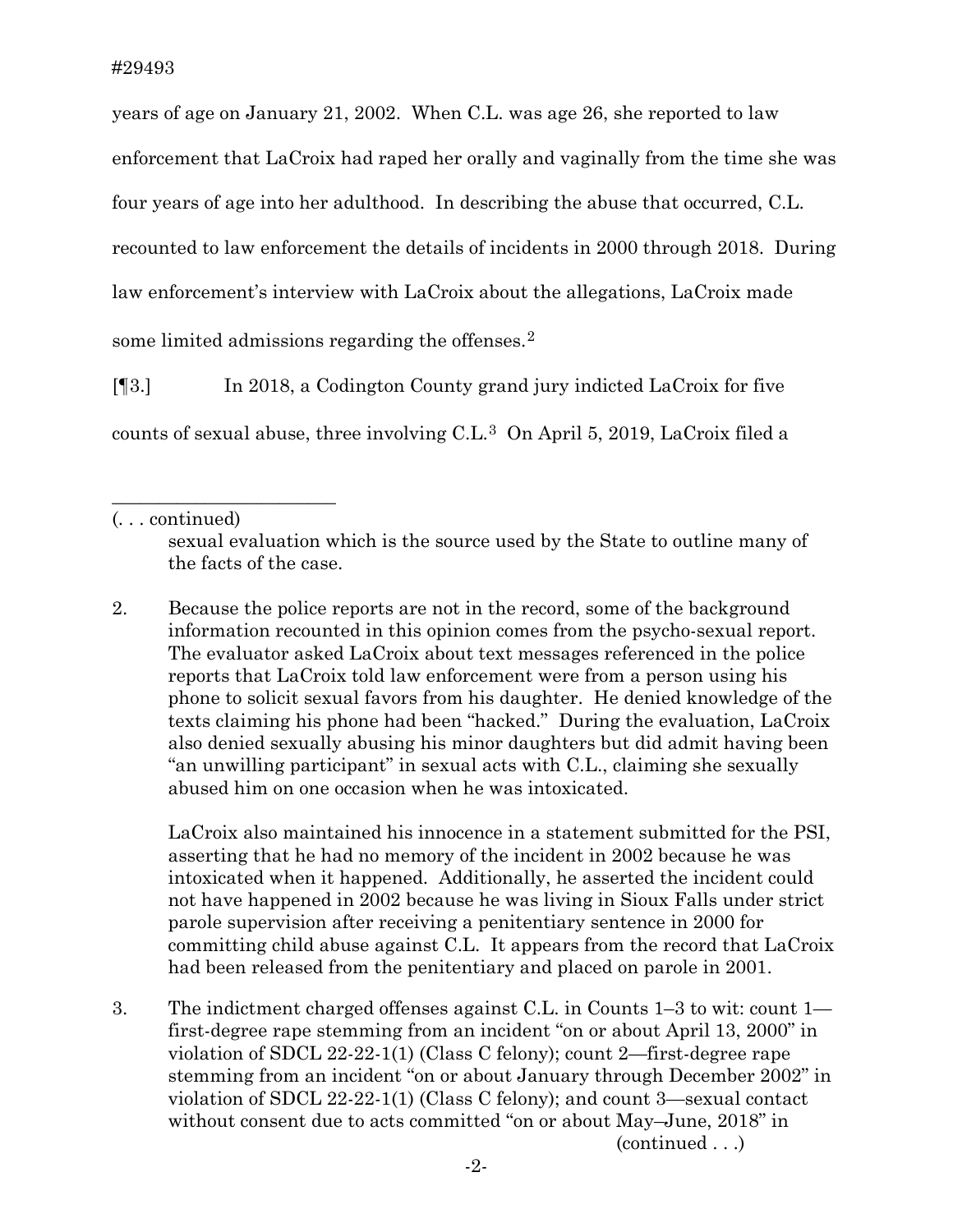motion to dismiss the first-degree rape charges in counts 1 and 2. LaCroix made two challenges to count 2, which alleged an act of first-degree rape of C.L. occurring between January and December of 2002. First, he claimed that the indictment did not "describe a public offense" because the provisions of the specific *statute in place in 2002* criminalized sexual penetration of a child *under ten* years of age and C.L. was ten years of age when LaCroix committed the alleged acts. Additionally, LaCroix argued that the charges were barred by the statute of limitations because the controlling statute required the charges to be filed before the victim was 25 years old or within seven years of the commission of the crime, whichever is longer, and C.L. was 26 at the time the charges were filed.

[¶4.] LaCroix's motion to dismiss contained a notice of hearing, indicating that the matter would be heard by the court on April 17. However, there is no indication in the record that the April 17 hearing occurred or that LaCroix's challenges were resolved. Instead, on April 23, 2019, LaCroix signed a written plea agreement and waiver of rights wherein he agreed to plead nolo contendere to counts 2 and 3 of the indictment. In return, the State agreed to dismiss the remaining counts and refrain from bringing new charges in connection with its ongoing investigation. The State agreed to cap its sentencing recommendation at 25 years, and the agreement stated that the court had agreed to impose a sentence within this cap. As part of the agreement, LaCroix agreed to waive a non-

 $\overline{\phantom{a}}$  , where  $\overline{\phantom{a}}$  , where  $\overline{\phantom{a}}$  , where  $\overline{\phantom{a}}$ 

<sup>(. . .</sup> continued)

violation of SDCL 22-22-7.4 (Class 1 misdemeanor). Counts 4 and 5 involved crimes against C.L.'s sister, S.L., and are not at issue here.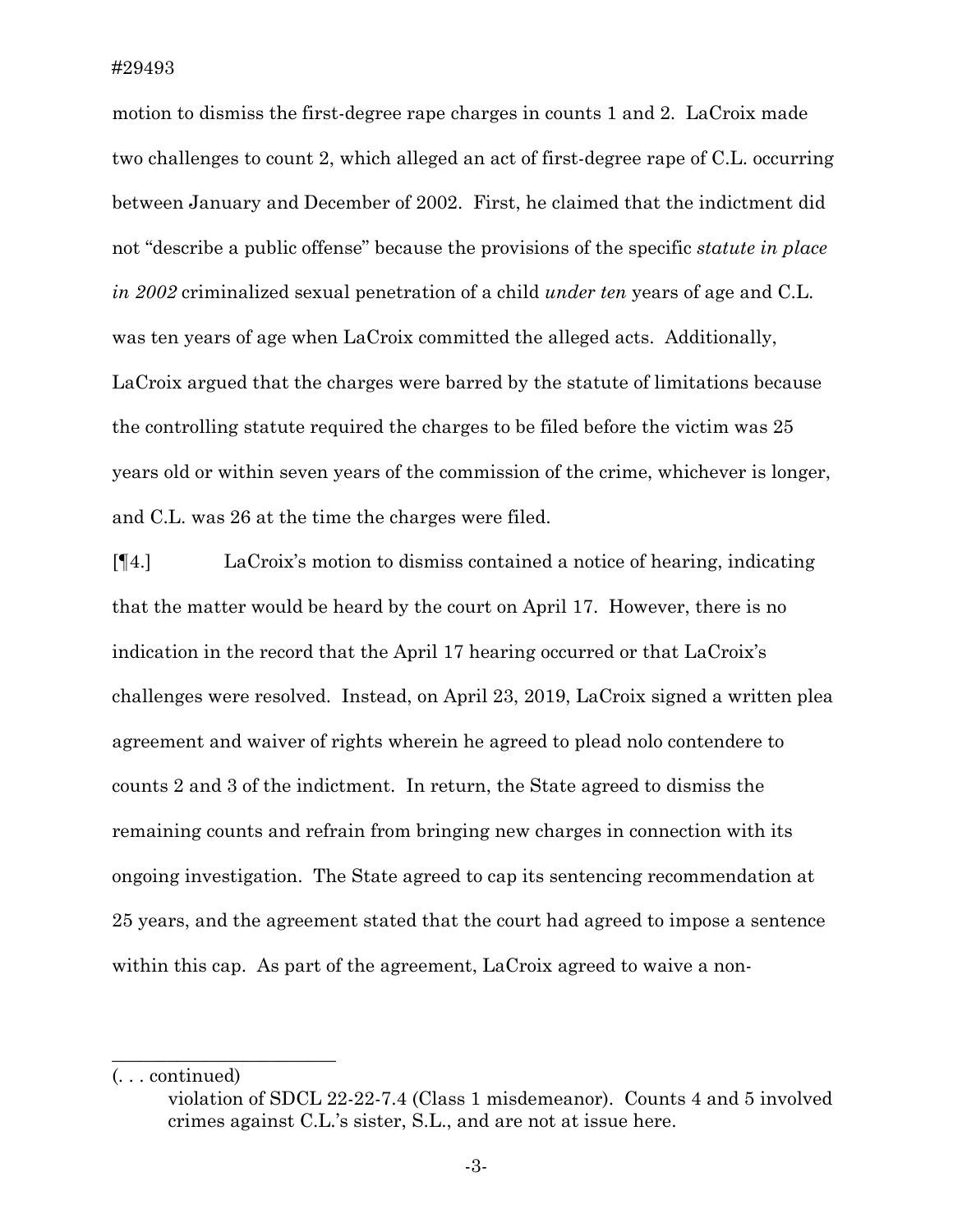exhaustive list of constitutional and statutory rights. The factual basis for the plea was not referenced or set forth in the agreement.

[¶5.] The day after LaCroix signed the agreement, the circuit court rearraigned LaCroix, and he pled nolo contendere to counts 2 and 3 pursuant to the terms of the agreement. The record does not contain a transcript of this hearing. The judgment of conviction reflects that the court found that LaCroix was regularly held to answer and represented by counsel, that his pleas were knowing, voluntary, and intelligent, and that a factual basis existed to support the pleas. The court ordered a PSI report and psycho-sexual evaluation prior to sentencing.

[¶6.] LaCroix appeared before the court for sentencing on July 31, 2019. The court sentenced LaCroix on count 2 (first-degree rape) to serve 25 years in the state penitentiary with five years suspended and payment of fines, fees, and costs. On count 3 (misdemeanor sexual contact without consent), the court imposed a oneyear suspended jail sentence in the Codington County Detention Center.[4](#page-4-0) LaCroix did not file a direct appeal.

[¶7.] However, shortly thereafter, LaCroix filed a request for court appointed counsel and a pro se application for a writ of habeas corpus, asserting that he was denied effective assistance of counsel. The circuit court granted LaCroix's request and appointed habeas counsel who assisted LaCroix in filing an amended application[.5](#page-4-1) In the amended application, LaCroix claimed that his

<span id="page-4-0"></span><sup>4.</sup> LaCroix does not challenge the validity of his conviction for count 3.

<span id="page-4-1"></span><sup>5.</sup> Appellate counsel herein did not represent LaCroix in the underlying criminal case.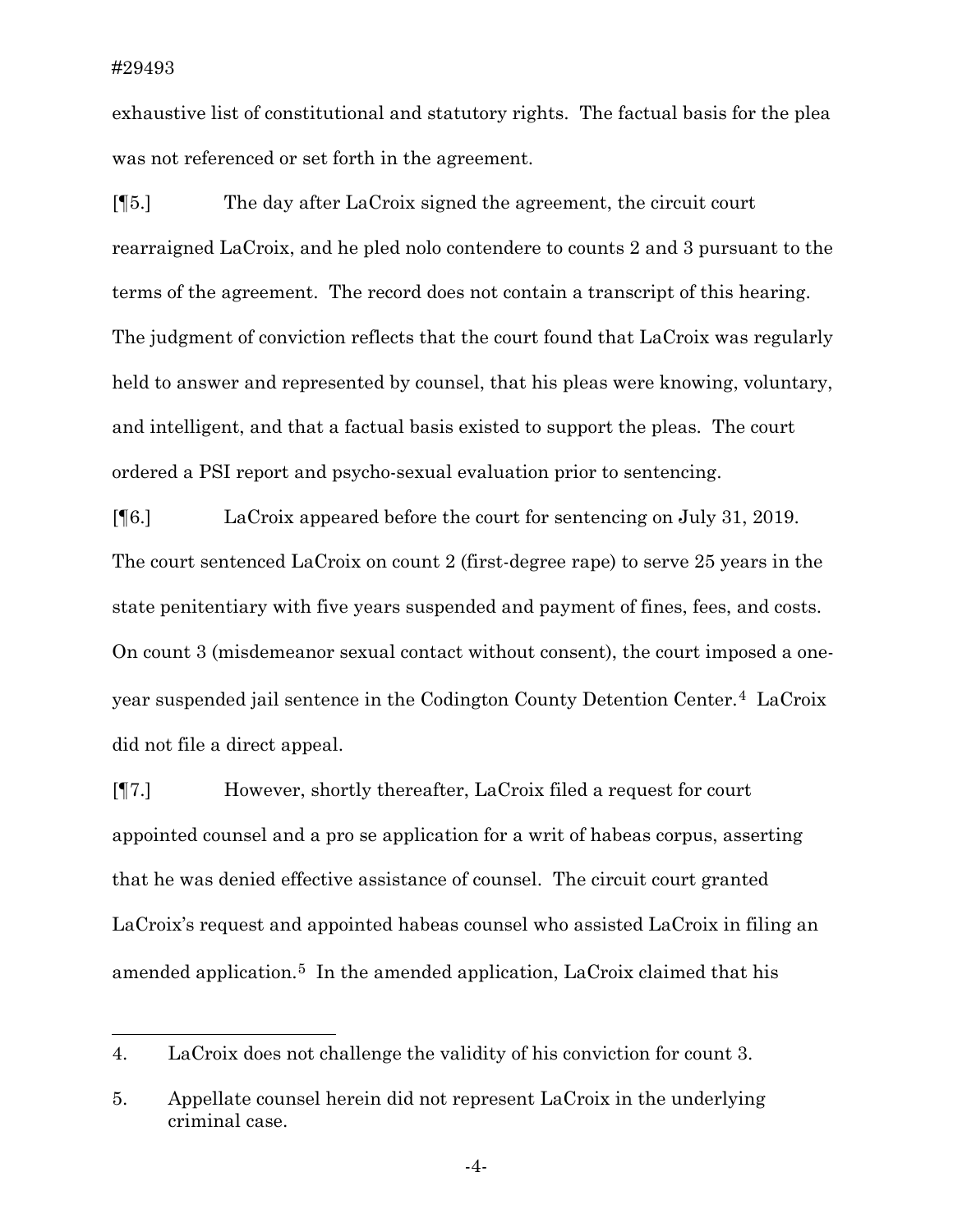conduct alleged in count 2 of the indictment could not have violated the version of SDCL 22-22-1(1) in effect during the timeframe of his alleged acts because the statute required the victim to be under ten years of age and C.L. was ten years or older when the alleged sexual penetration occurred.<sup>[6](#page-5-0)</sup> In LaCroix's view, he "was charged and pled guilty to a crime that wasn't a crime at the time it was committed and was sentenced for the same." He further asserted that the charges were barred by the statute of limitations because the charges were filed when C.L. was 26 years old and SDCL 22-22-1 required that the charges be filed within seven years of the offense date or prior to the time the victim turns 25 years of age. In support of his argument that his conviction should be vacated, LaCroix's amended application cited the grounds for dismissal of an indictment set forth in SDCL 23A-8-2(5) and  $(6)^7$  $(6)^7$  and the law governing unconstitutional ex post facto violations.

[¶8.] After ordering the parties to brief the legal issues, the court issued a memorandum opinion on November 9, 2020, denying LaCroix's habeas application. The court characterized LaCroix's habeas argument as asserting only "that his constitutional rights were violated by the ex post facto application of SDCL § 22-22- 1." The court determined that LaCroix was not challenging the circuit court's

<span id="page-5-0"></span><sup>6.</sup> *Compare* SDCL 22-22-1(1) (2000) ("Rape is an act of sexual penetration accomplished with any person . . . [i]f the victim is less than *ten* years of age[.]" (emphasis added)), *with* SDCL 22-22-1 (2012) ("Rape is an act of sexual penetration accomplished with any person . . . [i]f the victim is less than *thirteen* years of age[.]" (emphasis added)).

<span id="page-5-1"></span><sup>7.</sup> SDCL 23A-8-2 provides that on a defendant's motion, "the court must dismiss an indictment" upon certain enumerated grounds, including: "(5) [w]hen it does not describe a public offense"; and "(6) [w]hen it contains matter which, if true, would constitute a legal justification or excuse of the offense charged, or other bar to the prosecution[.]"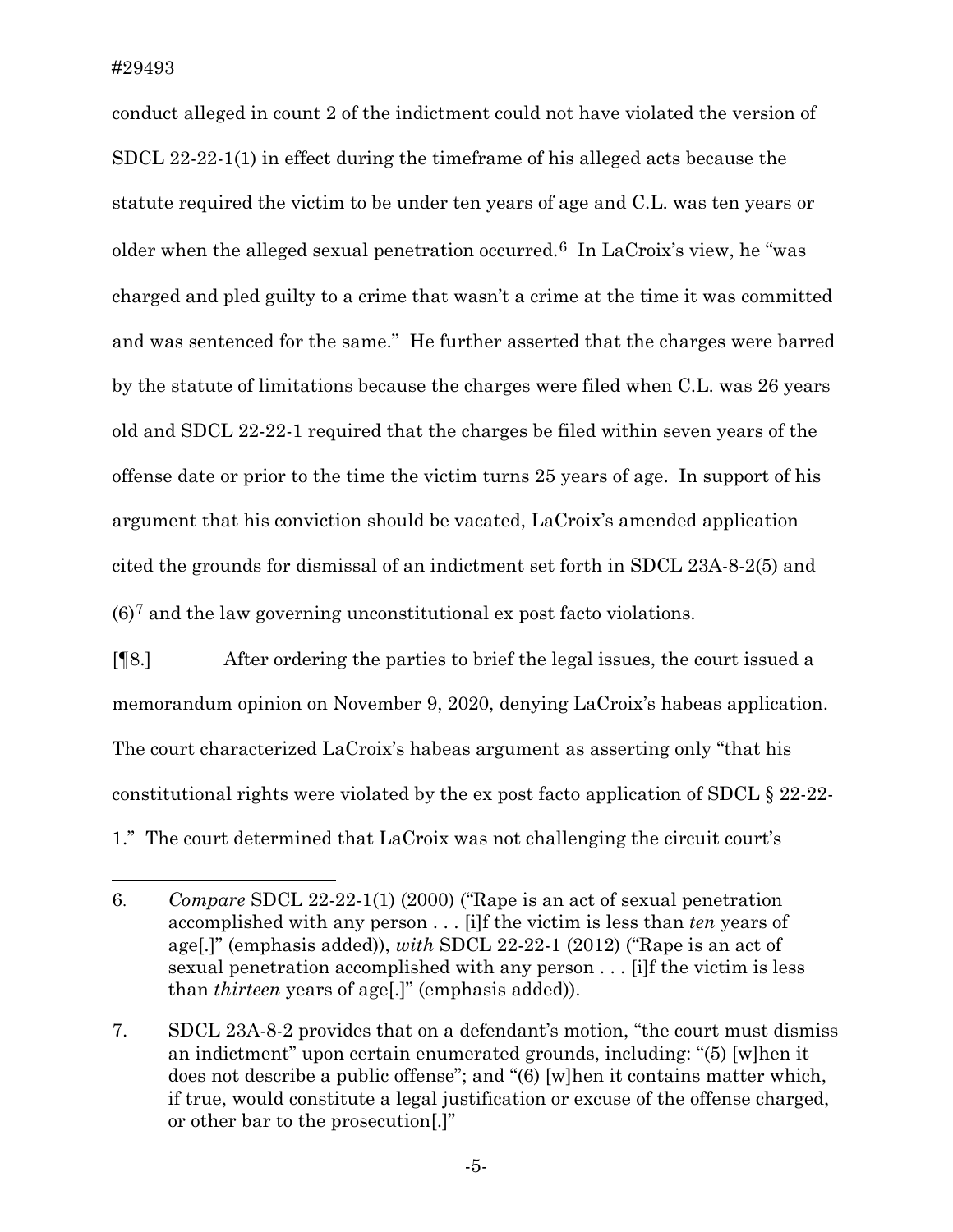jurisdiction and was not claiming that the court's sentence was unauthorized by law. Rather, in the habeas court's view, LaCroix's claim was non-jurisdictional and was thus waived "when he voluntarily and knowingly pled" nolo contendere pursuant to "a negotiated plea agreement with the State." The court quoted the following language in the plea agreement setting forth LaCroix's acknowledgements and waiver of rights:

- (1) That [LaCroix] had an opportunity to review the entire file herein, including the police reports, the Child's Voice records, the Grand Jury Transcript, the text messages, and all evidence the State has in its possession as given to him by his attorney;
- (2) That [LaCroix] had sufficient time to visit about his case with his attorney and is satisfied with the ability and efforts of his attorney;
- (3) That "[b]eing fully aware of his constitutional and statutory rights, [LaCroix] hereby waives those rights and enters into this Plea Agreement voluntarily, fully understanding the nature and consequences of his plea."

The court held that this waiver precluded habeas relief.

[¶9.] After the court filed its memorandum decision, but before the court issued its findings of fact and conclusions of law and order, LaCroix petitioned the habeas court on December 7, 2020, for a certificate of probable cause that an appealable issue exists.[8](#page-6-0) The court summarily granted the motion and provided in an order on December 13, 2020 that LaCroix "may appeal" the issue whether the "change in SDCL 22-22-1 was an application of an ex post facto law upon" LaCroix. LaCroix filed a notice of appeal and amended notice of appeal on December 17 and

<span id="page-6-0"></span><sup>8.</sup> LaCroix's motion for a certificate of probable cause did not identify the statute of limitations issue as one for which the habeas court should grant the certificate.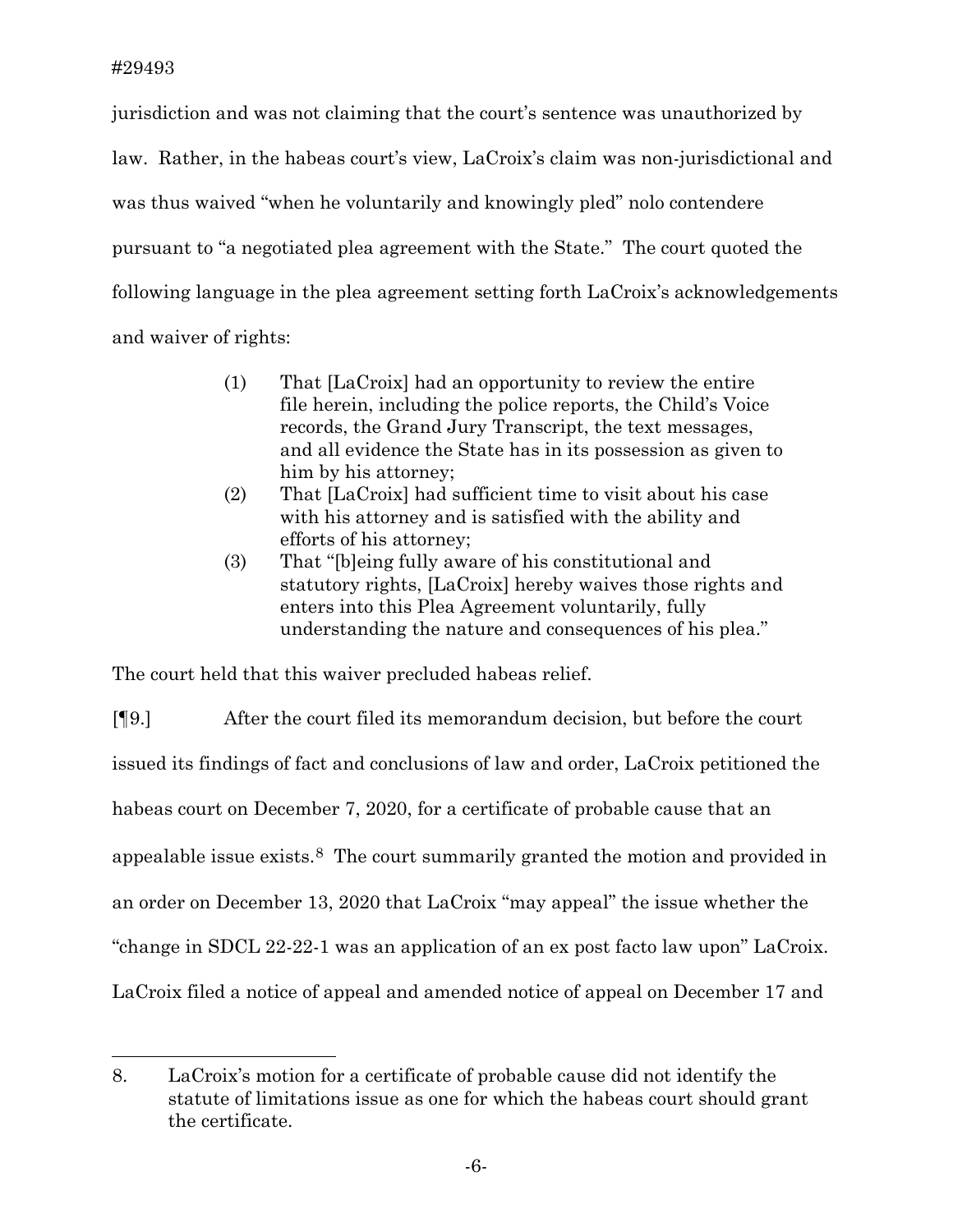21, 2020, respectively. The court issued its final order denying LaCroix's amended application for a writ of habeas corpus and written findings of facts and conclusions of law on January 4, 2021, incorporating its memorandum decision therein.

[¶10.] LaCroix appeals, asserting that the habeas court erred in dismissing his amended application for a writ of habeas corpus.

## **Standard of Review**

[¶11.] "The remedy of a writ of habeas corpus is in the nature of a collateral attack on a final judgment, therefore, our scope of review is limited." *Rhines v. Weber*, 2000 S.D. 19, ¶ 8, 608 N.W.2d 303, 306 (cleaned up). "Habeas corpus is not a substitute for direct review . . . . The habeas petitioner has the initial burden to prove by a preponderance of the evidence that he is entitled to relief." *Id.* ¶ 9, 608 N.W.2d at 306 (citation omitted). "We review only (1) whether the court had jurisdiction of the crime and the person of the defendant; (2) whether the sentence was authorized by law; and (3) in certain cases whether an incarcerated defendant has been deprived of basic constitutional rights." *Iannarelli v. Young*, 2017 S.D. 71, ¶ 18, 904 N.W.2d 82, 87 (cleaned up). "[T]his Court reviews a habeas court's factual findings under the clearly erroneous standard and legal conclusions under the de novo standard." *Madetzke v. Dooley*, 2018 S.D. 38, ¶ 8, 912 N.W.2d 350, 353 (cleaned up).

### **Analysis and Decision**

#### *Appellate Jurisdiction*

[¶12.] The State raises a twofold argument that this Court has no jurisdiction to hear LaCroix's habeas appeal. First, the State argues that because LaCroix did

-7-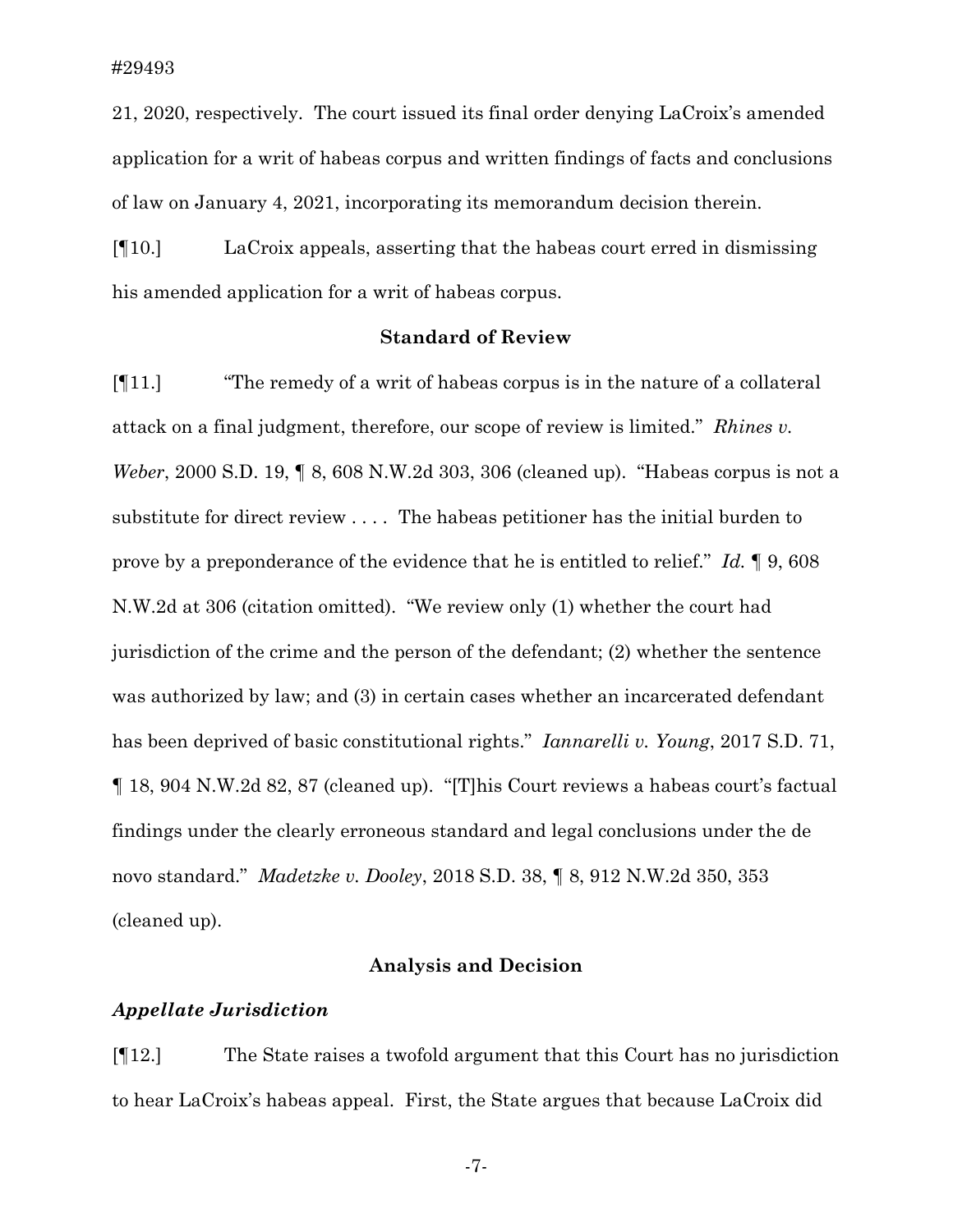not timely file a motion for a certificate of probable cause (CPC) from a final order under SDCL 21-27-18.1, this Court has no jurisdiction.<sup>9</sup> Second, the State alleges that because LaCroix did not appeal from a final order, but rather from the habeas court's memorandum decision, this Court lacks jurisdiction. Because these arguments are potentially dispositive, we examine them in turn.

# *Timeliness of Certificate of Probable Cause*

[¶13.] The State first argues that because the CPC was filed early, it was incorrectly filed and does not meet the requirements for a proper CPC under SDCL 21-27-18.1. A motion seeking issuance of a CPC must be filed within thirty days from the date that a final judgment or order is rendered under SDCL 21-27-18.1. If

The requirements for a proper CPC are set forth in SDCL 21-27-18.1, which include that it be issued by the circuit court judge who rendered the judgment and that it affirmatively state that an appealable issue exists.

Additionally, the circuit court is required to specifically articulate the probable cause supporting the certificate "in order to confer jurisdiction upon this Court to review the denial of a habeas corpus petition." *Iannarelli*, 2017 S.D. 71, ¶ 19, 904 N.W.2d at 87 (quoting *Lange v. Weber*, 1999 S.D. 138, ¶ 12, 602 N.W.2d 273, 276). This means that the CPC must set forth "a substantial showing of the denial of a constitutional right" and "must indicate which specific issue or issues satisfy the showing of the denial of a constitutional right." *Id.* (quoting *Lange*, 1999 S.D. 138, ¶ 12, 602 N.W.2d at 276). "A 'substantial showing' is a showing that reasonable jurists could debate whether (or, for that matter, agree that) the petition should have been resolved in a different manner or that the issues presented were adequate to deserve encouragement to proceed further." *Ashley v. Young*, 2014 S.D. 66, ¶ 10, 854 N.W.2d 347, 350 (cleaned up).

<span id="page-8-0"></span><sup>9.</sup> We have long required the issuance of a CPC in order "to decrease the volume of frivolous appeals from post-conviction proceedings." *Iannarelli*, 2017 S.D. 71, ¶ 19, 904 N.W.2d at 87. Thus, "[r]equiring a certificate of probable cause creates discretionary appellate review of habeas petitions." *Id.* (cleaned up). "This Court has previously interpreted this statute as jurisdictional." *Christensen v. Weber*, 2007 S.D. 102, ¶ 4, 740 N.W.2d 622, 623.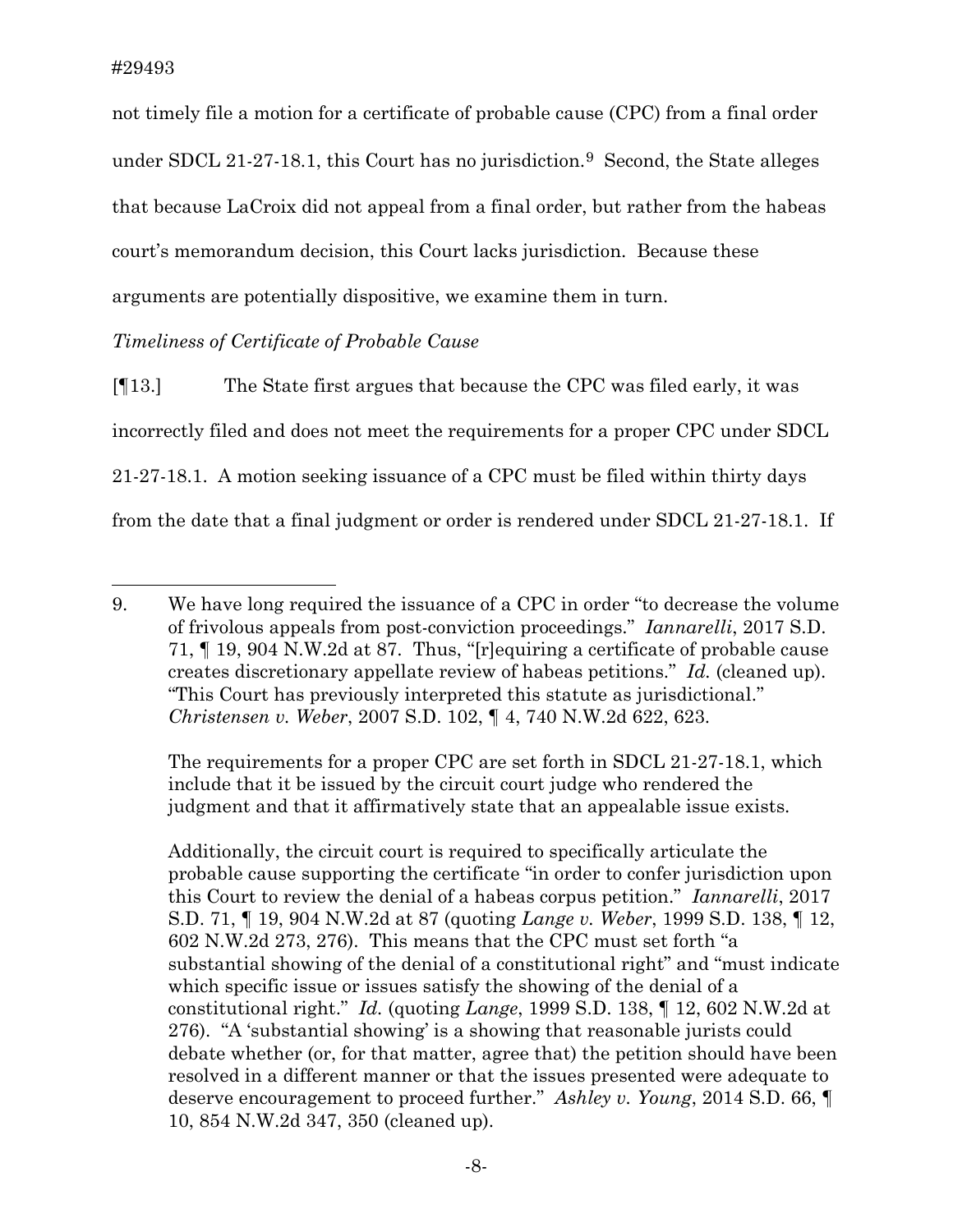the motion is filed beyond thirty days from the date of entry of a final judgment or order, this Court does not have jurisdiction over the appeal. *Christensen v. Weber*, 2007 S.D. 102, ¶ 8, 740 N.W.2d 622, 624.

[¶14.] Here, LaCroix filed his motion seeking the CPC on December 7, 2020, following the issuance of the habeas court's memorandum decision, which was filed on November 9, 2020. The State did not object to LaCroix's motion for the CPC on the ground that it was prematurely filed. The habeas court issued the CPC on December 13, 2020, allowing LaCroix to appeal the sole issue of whether the change in SDCL 22-22-1 in 2012 created a situation in which he was subjected to an ex post facto law. LaCroix then filed his notice of appeal on December 17, 2020. Subsequently, on January 4, 2021, the habeas court entered its findings of fact, conclusions of law, final judgment, and order denying habeas relief. Notably, this occurred after LaCroix's motion seeking the CPC and the filing of LaCroix's notice of appeal.

[¶15.] This fact pattern falls within the parameters of SDCL 21-27-18.1 for purposes of providing this Court with jurisdiction. The habeas court did issue a CPC stating that an appealable issue existed. The requirement that the motion seeking issuance of the CPC be made within thirty days from the date of the final judgment or order is a deadline, meaning that it is "a cutoff date for some action." *Deadline*, Black's Law Dictionary (11th ed.); *see Flowers v. Weber*, 2014 S.D. 12, ¶ 3, 844 N.W.2d 363, 363. The thirty-day deadline begins ticking when the final judgment or order is entered and ends after thirty days have passed from the entry of the final judgment or order. Failure to move for a CPC within thirty days from

-9-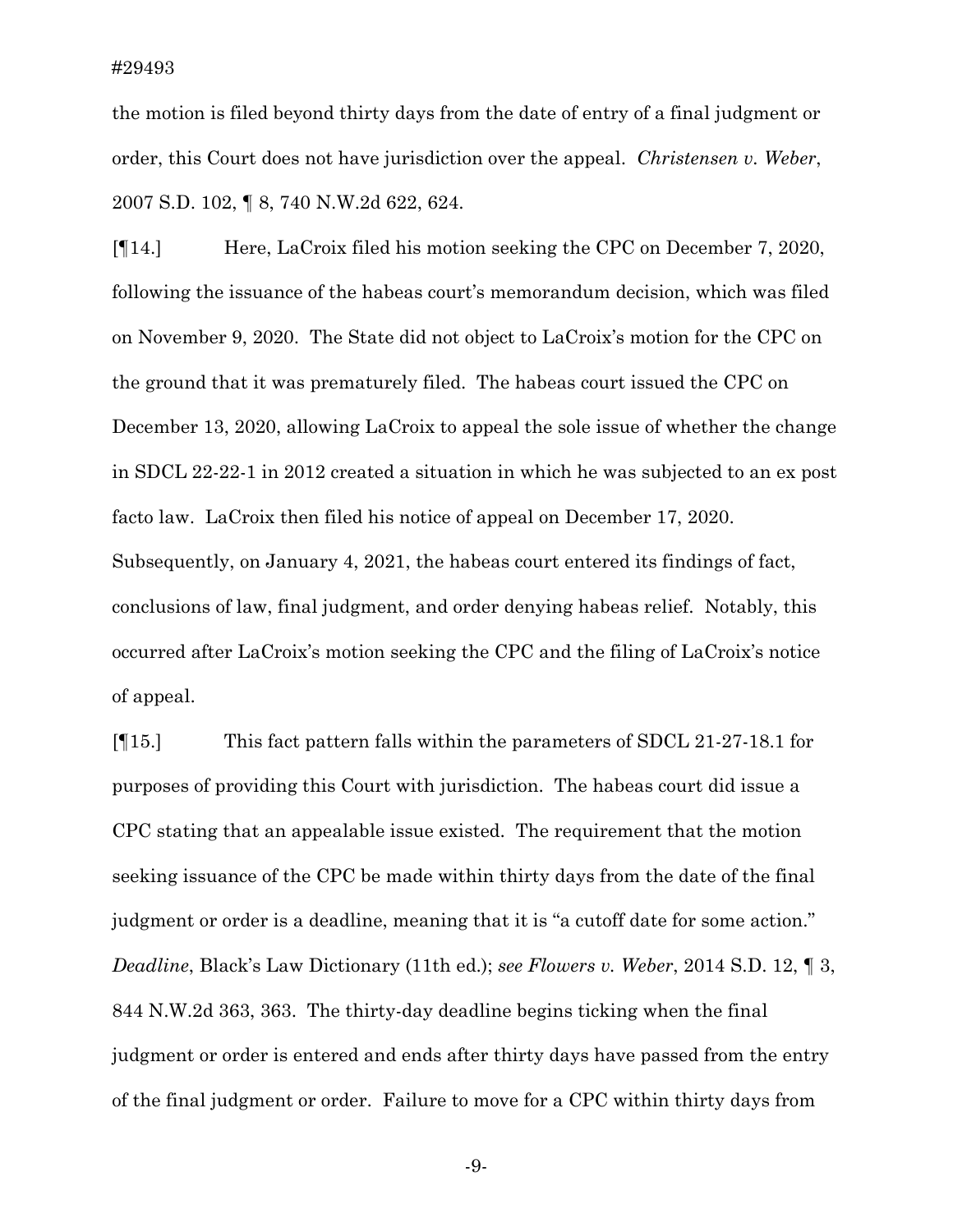the entry of the final judgment or order deprives this Court of jurisdiction. *Flowers*, 2014 S.D. 12, ¶ 5, 844 N.W.2d at 364; *Christensen*, 2007 S.D. 102, ¶ 8, 740 N.W.2d at 624. Here, LaCroix moved for the CPC prior to the expiration of the thirty-day deadline, the State did not object to the early filing at the time, and the habeas court granted the CPC. Although LaCroix's filing was premature, he sufficiently complied with SDCL 21-27-18.1 to provide this Court with jurisdiction.

## *Notice of Appeal*

[¶16.] Because SDCL 21-27-18.1 is satisfied and this Court has jurisdiction to hear this appeal in that regard, we next consider the State's argument regarding LaCroix's notice of appeal. In order to seek review of a final order or decision, an appellant must file a notice of appeal. SDCL 15-26A-4. Because "the right to an appeal is purely statutory and no appeal may be taken absent statutory authorization[,]" compliance with the required notice of appeal is mandatory. *See Burlington N. R. Co. v. Circuit Court, Seventh Judicial Circuit, Fall River Cnty.*, 497 N.W.2d 440, 442 (S.D. 1993). The Legislature has provided that appeals to this Court must generally be taken from final judgments. SDCL 15-26A-3. When pursuing a statutory appeal as a matter of right, "[b]efore the expiration of the time to appeal, appellant shall file the notice of appeal." SDCL 15-26A-4.

[¶17.] The State argues that because LaCroix's notice of appeal was filed before the court entered its final order, he is attempting to appeal an unappealable memorandum decision. *See Jones v. Jones*, 334 N.W.2d 492, 494 (S.D. 1983) (holding that "[the circuit] court's memorandum decision is not reviewable by this

-10-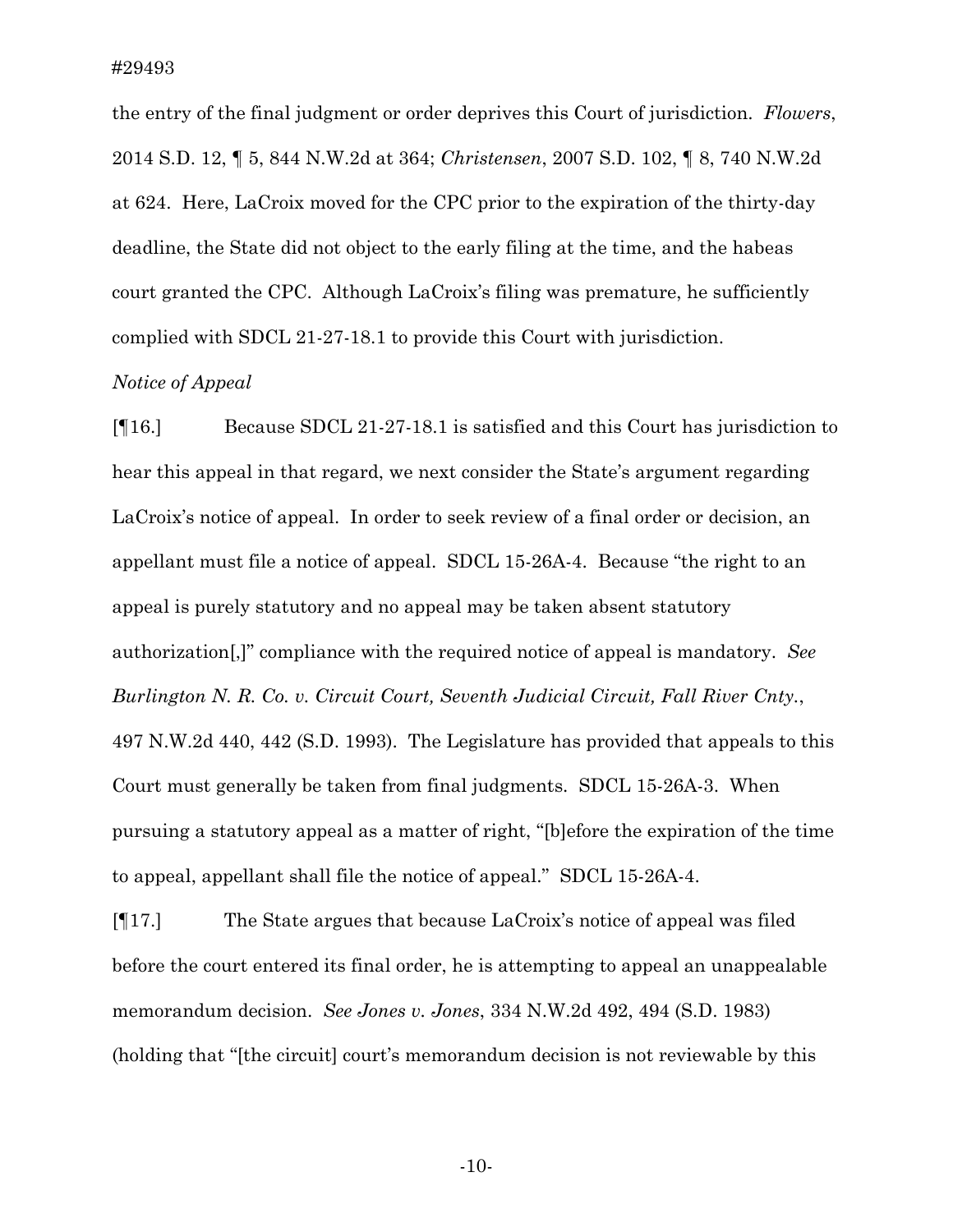court"). Therefore, the State argues LaCroix's "appeal results in a nullity and confers no jurisdiction on this Court[.]"

[¶18.] Despite this contention, SDCL 15-26A-6 specifically provides for the situation in which a notice of appeal is filed before the entrance of a final order. SDCL 15-26A-6 provides in relevant part that a "written notice of appeal filed before the attestation and filing of such signed judgment or order shall be deemed as filed on the date of the attestation and filing of the judgment or order." Here, even though LaCroix incorrectly labeled the court's memorandum decision as a final order in his notice of appeal, the court later entered a final judgment in the case. Thus, under the plain language of SDCL 15-26A-6, LaCroix's notice of appeal carries the same filing date as the court's final judgment. Accordingly, the State's arguments regarding the notice of appeal are without merit and LaCroix's notice of appeal is sufficient to invoke this Court's appellate jurisdiction.

#### *Waiver of Rights Through Entry of Plea*

[¶19.] LaCroix contends that the habeas court erred in concluding that he waived his right to challenge his conviction of first-degree rape as alleged in count 2 of the indictment. In particular, he asserts that because he is challenging "the very power of the State to bring [him] into court to answer the charge brought against him[,]" *see United States v. Barboa*, 777 F.2d 1420, 1423 n.3 (10th Cir. 1985), he did not, by pleading nolo contendere, waive the right to assert the jurisdictional defect that the indictment failed to charge a public offense. He further claims that he did not waive the right to assert that he was "subject to an unconstitutional *ex post* 

-11-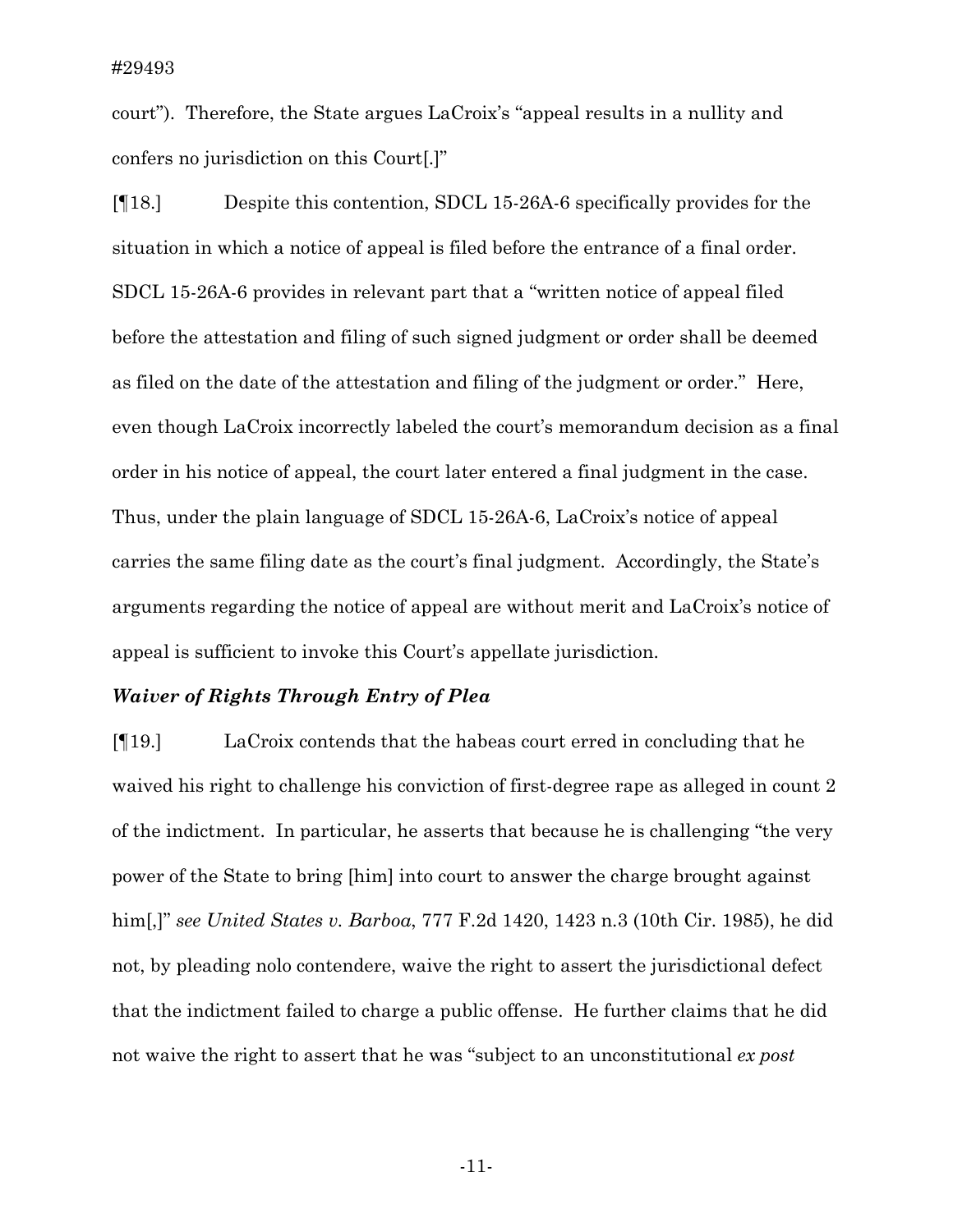*facto* law." In his view, he "was charged and pled guilty to a crime that wasn't a crime at the time it was committed[.]"

[¶20.] We first address LaCroix's claim that the indictment failed to charge a public offense because the failure to charge a public offense would have deprived the circuit court of jurisdiction to act on the charge and accept LaCroix's guilty plea. *See State v. Outka*, 2014 S.D. 11, ¶¶ 9–12, 844 N.W.2d 598, 603–04 (concluding that because the information charged a public offense, the magistrate court had jurisdiction). As this Court long ago explained, before a court can "act on a criminal charge[,]" the "court must have personal and subject matter jurisdiction[.]" *Honomichl v. State*, 333 N.W.2d 797, 798 (S.D. 1983). We have further concluded that a defendant can challenge, in a request for post-conviction relief, the circuit court's jurisdiction to act on a criminal charge. *Id.* at 798–99. This is because "[s]ubject matter jurisdiction cannot be conferred by agreement, consent, or waiver" or be "acquired by estoppel." *Id.* Also, "[a] judgment rendered by a court without jurisdiction to pronounce it is wholly void and without any force or effect whatever." *State v. Haas*, 446 N.W.2d 62, 64 (S.D. 1989); *see also State v. Neitge*, 2000 S.D. 37, ¶ 9, 607 N.W.2d 258, 260; *State v. Smith*, 2014 S.D. 15, ¶ 9, 844 N.W.2d 626, 628. "Whether the circuit court had jurisdiction in this case is a question of law, reviewable de novo by this Court." *Neitge*, 2000 S.D. 37, ¶ 10, 607 N.W.2d at 260. [¶21.] Count 2 in the indictment alleged that "*on or about January through December 2002*," LaCroix committed "the public offense" of *first-degree rape*, a Class

of sexual penetration with C.L. who was less than thirteen (13) years of age[.]"

-12-

C felony, in violation of SDCL 22-22-1(1), "in that said individual did commit an act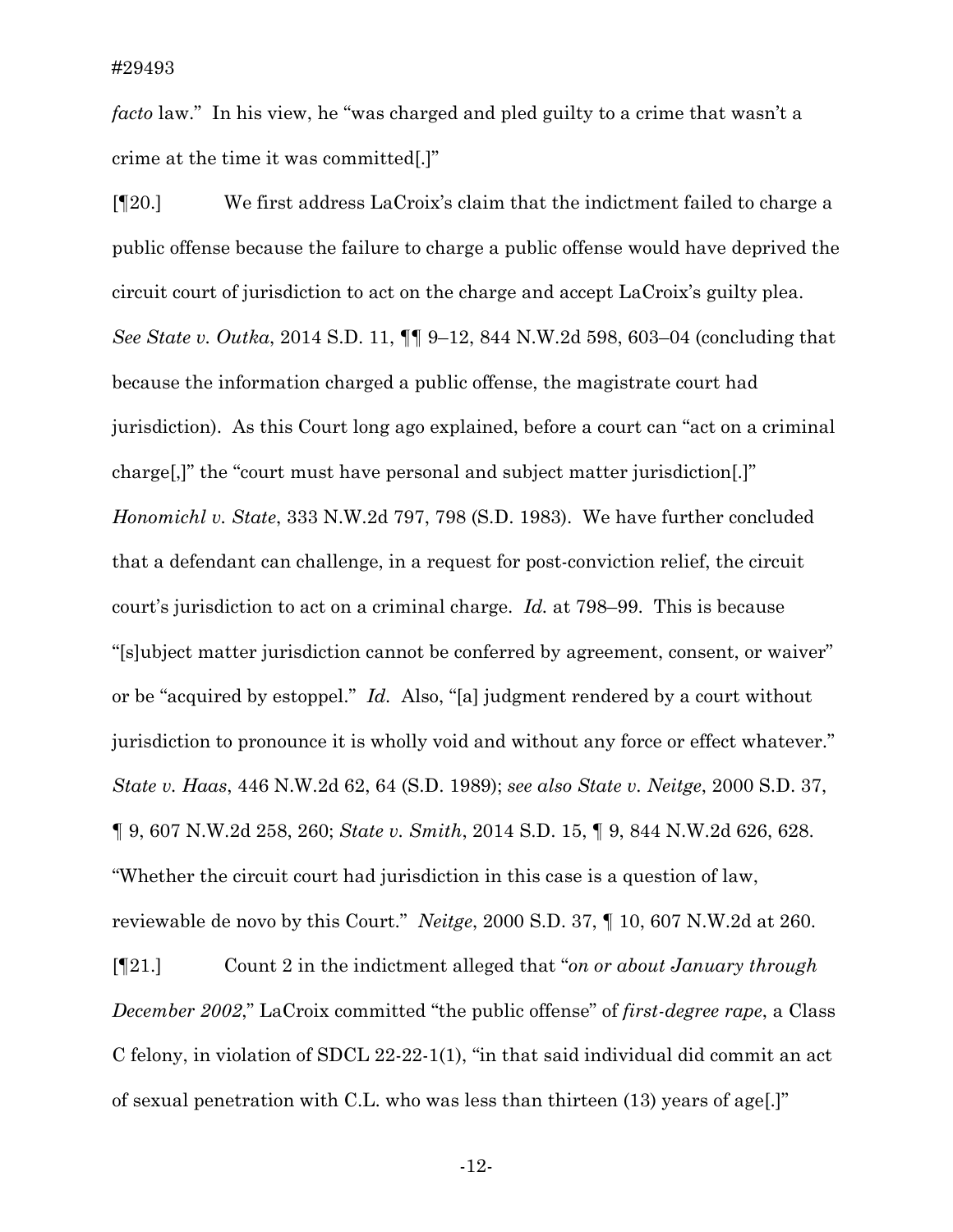(Emphasis added.) In 2002, first-degree rape was a crime for which a person could be prosecuted pursuant to SDCL 22-22-1(1). However, in 2002, the crime defined in SDCL 22-22-1(1) was classified as a Class 1 felony, not a Class C felony; and the statute required that the victim be under ten years of age, not less than 13 years of age.

[¶22.] Nevertheless, the record establishes that C.L. was born on January 21, 1992, which means she was under ten years of age prior to January 21, 2002, a date within the range of dates alleged in the indictment. Further, a Class C felony carries the same maximum penitentiary sentence of life in prison as that available for a Class 1 felony in 2002.[10](#page-13-0) Because count 2 of the indictment cites the relevant statute and provides a factual allegation regarding conduct, which if proven, would establish a first-degree rape under the version of SDCL 22-22-1(1) in effect in 2002, it alleges a public offense for which LaCroix could be prosecuted. *See Outka*, 2014 S.D. 11, ¶ 11, 844 N.W.2d at 603 (determining from the face of the indictment that it was sufficient to charge a public offense).

[¶23.] The defects in the indictment upon which LaCroix was convicted did not deprive the circuit court of jurisdiction to enter a judgment against LaCroix for first-degree rape. As the Court in *Outka* concluded, neither an error in the citation of the statute nor a failure to include an element of the offense are jurisdictional defects. 2014 S.D. 11, ¶¶ 16, 19, 844 N.W.2d at 605. Rather, they are defects that

<span id="page-13-0"></span><sup>10.</sup> A Class C felony also provides that a fine up to \$50,000 can be imposed. In 2002, a person convicted of a Class 1 felony could only be fined up to \$25,000. Here, the circuit court imposed a \$250 fine as part of LaCroix's sentence, well under the maximum allowed for a Class 1 felony in 2002.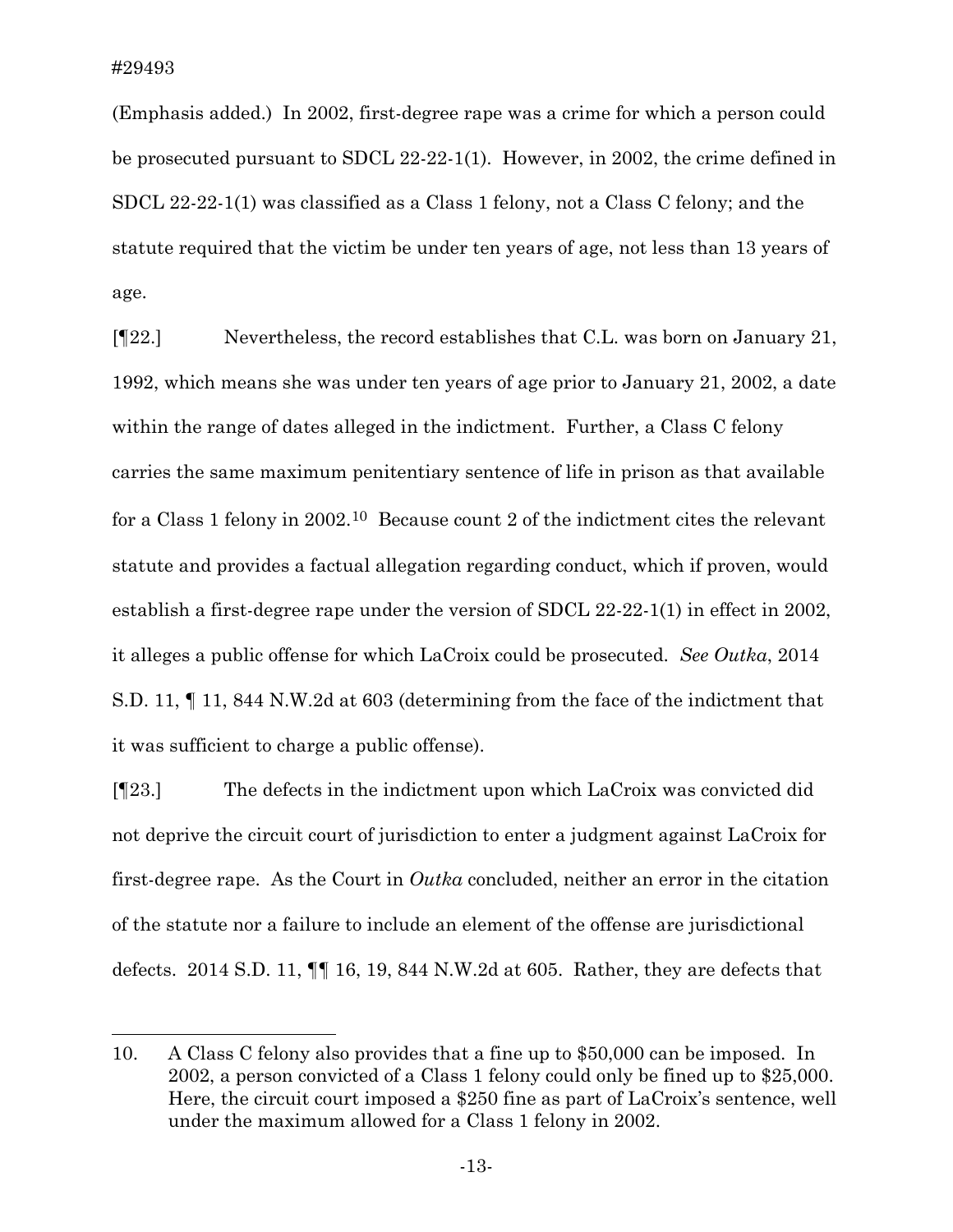must be raised and resolved prior to trial. Under SDCL 23A-8-3(3), "[d]efenses and objections based on defects in the indictment" other than a defect that "fails to show jurisdiction in the court or to charge an offense" "must be raised prior to trial[.]" Here, while LaCroix filed a motion to dismiss the indictment prior to trial based on the same errors in the indictment he now asserts on habeas review, he did not request a ruling from the circuit court in the underlying criminal case on his motion and instead pled nolo contendere. Thus, he waived the right to assert an objection to these defects on habeas. *See generally Outka*, 2014 S.D. 11, 844 N.W.2d 598 (noting that non-jurisdictional errors are waived by pleading guilty).<sup>[11](#page-14-0)</sup>

[¶24.] Having concluded that the indictment charged a public offense, we next examine LaCroix's further claim that he was subject to an ex post facto application of the amended version of SDCL 22-22-1(1) because, in his view, C.L. was "ten (10) years old, or older, at the time the crimes were allegedly committed.]" rather than under ten years old as required by the version of the statute in effect in 2002. LaCroix's characterization of his issue as an ex post facto violation is misplaced. An ex post facto violation occurs when a law "imposes a punishment for an act which was not punishable at the time it was committed; or imposes additional punishment to that then prescribed[.]" *Stumes v. Delano*, 508 N.W.2d 366, 371 (S.D. 1993) (citation omitted). An ex post facto violation also occurs when a law, although not retroactive on its face, is applied to events that occurred prior to its effective date. *See, e.g.*, *State v. Blakey*, 399 N.W.2d 317, 318 (S.D. 1987)

<span id="page-14-0"></span><sup>11.</sup> We are unable to reach the merits of LaCroix's non-jurisdictional argument for the additional reason that he failed to challenge the indictment in a direct appeal and has not offered any justification to excuse his procedural default.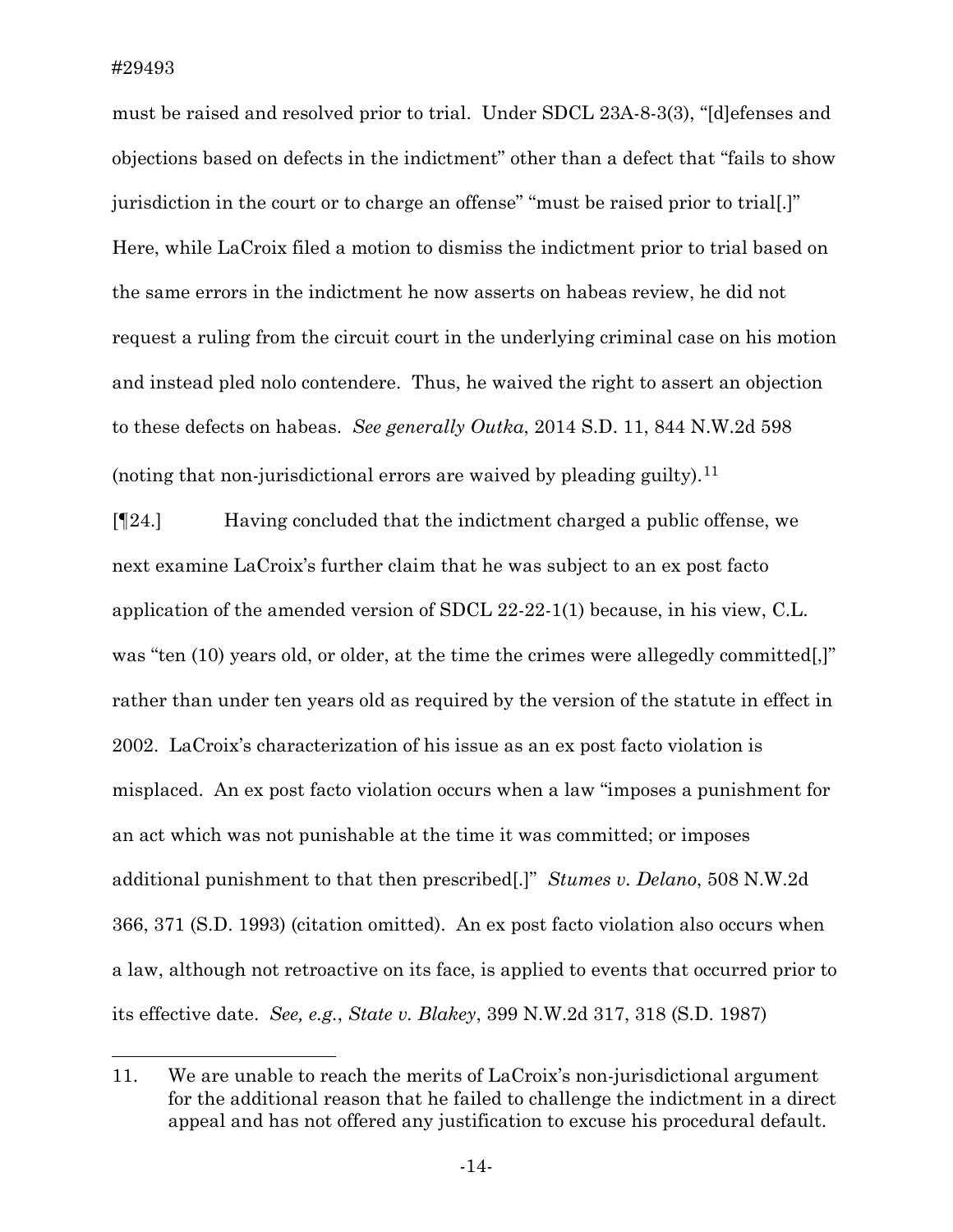(examining whether a statute, not enacted to apply retroactively, was applied in an ex post facto manner). Here, however, LaCroix's indictment alleged a timeframe of conduct during which LaCroix's act could have constituted first-degree rape under the then-existing version of SDCL 22-22-1. Therefore, he was not subjected to punishment for an act not punishable at the time it was committed, nor was he subjected to an additional punishment because the sentence he received was within the confines of the maximum possible punishment for sexual penetration with a person under ten years of age under the applicable statute.

[¶25.] LaCroix's claim instead presents a challenge to the factual basis underlying his conviction. In this regard, the State asserts that LaCroix waived the right to challenge the factual basis, and further asserts that such issue is nonjurisdictional and outside the scope of habeas review.[12](#page-15-0) Whether C.L. was under ten years old at the time of the alleged rape, such that LaCroix could be found guilty under the 2002 version of the statute, was a fact LaCroix could have submitted to the trier of fact, if disputed, but instead he waived his right to do so by pleading nolo contendere to the charged offense. Moreover, by pleading nolo contendere, LaCroix waived the right to challenge on appeal or in a habeas action the factual basis supporting his conviction. As the Sixth Circuit Court of Appeals explained, "[l]ike a plea of guilty, a plea of nolo contendere constitutes a waiver of all so-called 'non-jurisdictional defects[,]'" including "*the right to contest the factual merits of the charges against him*." *United States v. Freed*, 688 F.2d 24, 25 (6th Cir. 1982) (citations omitted) (emphasis added); *see also United States v. Bessemer and* 

<span id="page-15-0"></span><sup>12.</sup> LaCroix did not file a reply brief in this appeal.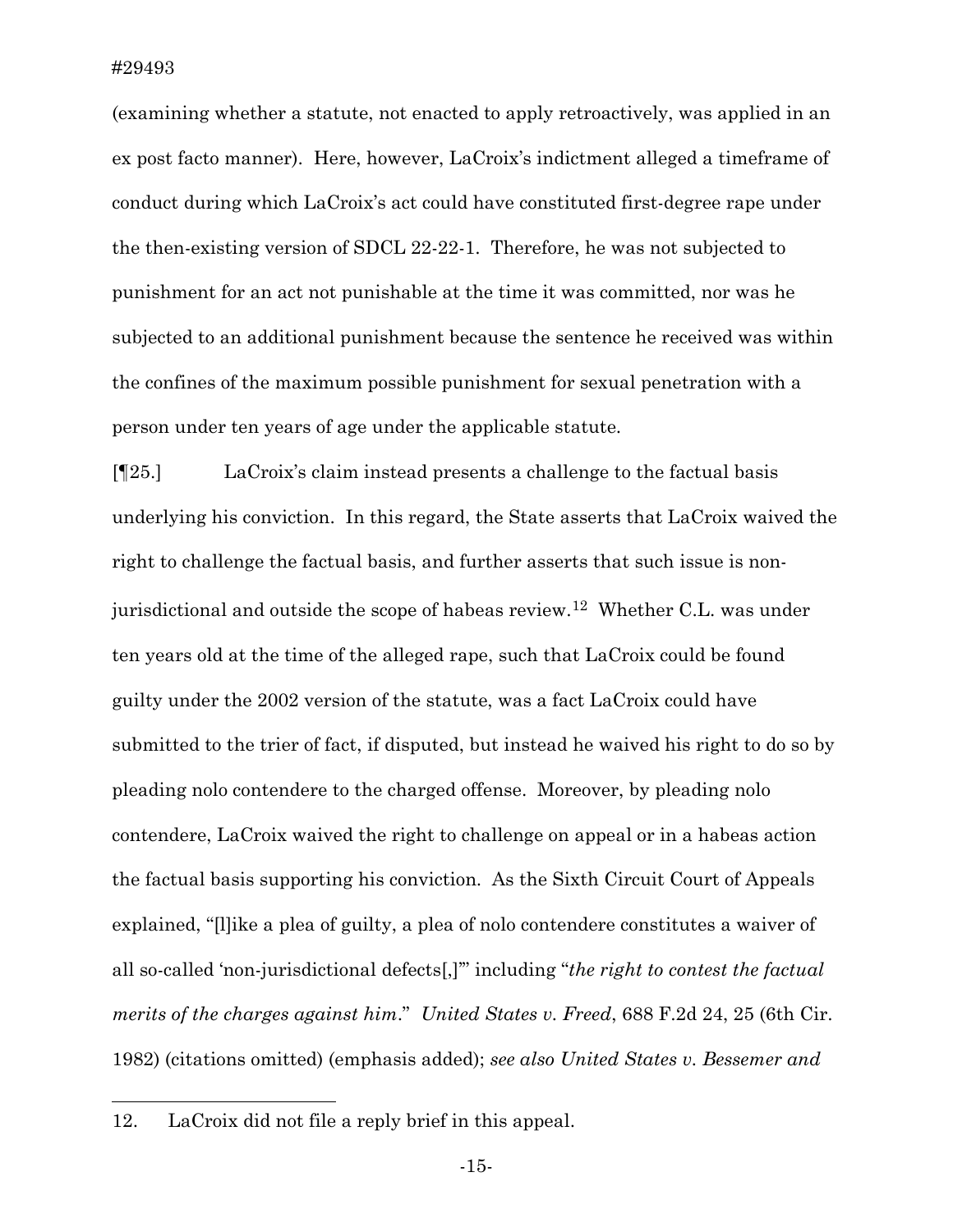*Lake Erie R.R. Co.*, 717 F.2d 593, 597–98 (D.C. Cir. 1983) ("Convictions pursuant to a nolo [contendere] plea cannot be attacked on the merits, and can only be challenged by showing defects that affect the court's subject matter jurisdiction, or by showing that the indictment 'fails to charge an offense.'" (citation omitted)).

[¶26.] This Court has similarly stated that "[a] plea of nolo contendere has the same effect as a guilty plea in waiving nonjurisdictional defects." *State v. Hoeft*, 1999 S.D. 24, ¶ 12, 594 N.W.2d 323, 326. We have also said, in the context of guilty pleas, that "[t]he failure of a trial court to establish a factual basis does not reach the constitutional or jurisdictional proportions necessary to bring the question within the scope of habeas corpus." *McDonough v. Weber*, 2015 S.D. 1, ¶ 18, 859 N.W.2d 26, 35. Therefore, while a court may not be required to establish a factual basis before accepting a plea of nolo contendere, *see* SDCL 23A-7-2 and SDCL 23A-7-14, LaCroix waived, similar to a defendant who pleads guilty, the right to challenge, via a habeas petition, whether sufficient facts existed to support his conviction. *See McDonough*, 2015 S.D. 1, ¶ 20, 859 N.W.2d at 36 (precluding collateral attack asserting that the record fails to present a clear factual basis to support court's acceptance of guilty plea).

#### *Statute of Limitations*

[¶27.] Finally, in his brief, LaCroix argues that the State was required to file the charges at issue against him "within seven (7) years [of the alleged act], or by the time 'C.L.' had turned twenty-five (25) years old" in accordance with SDCL 22- 22-1 (2000). The State contends that LaCroix's claim that these charges violated the statute of limitations is a non-jurisdictional defect waived by LaCroix foregoing

-16-